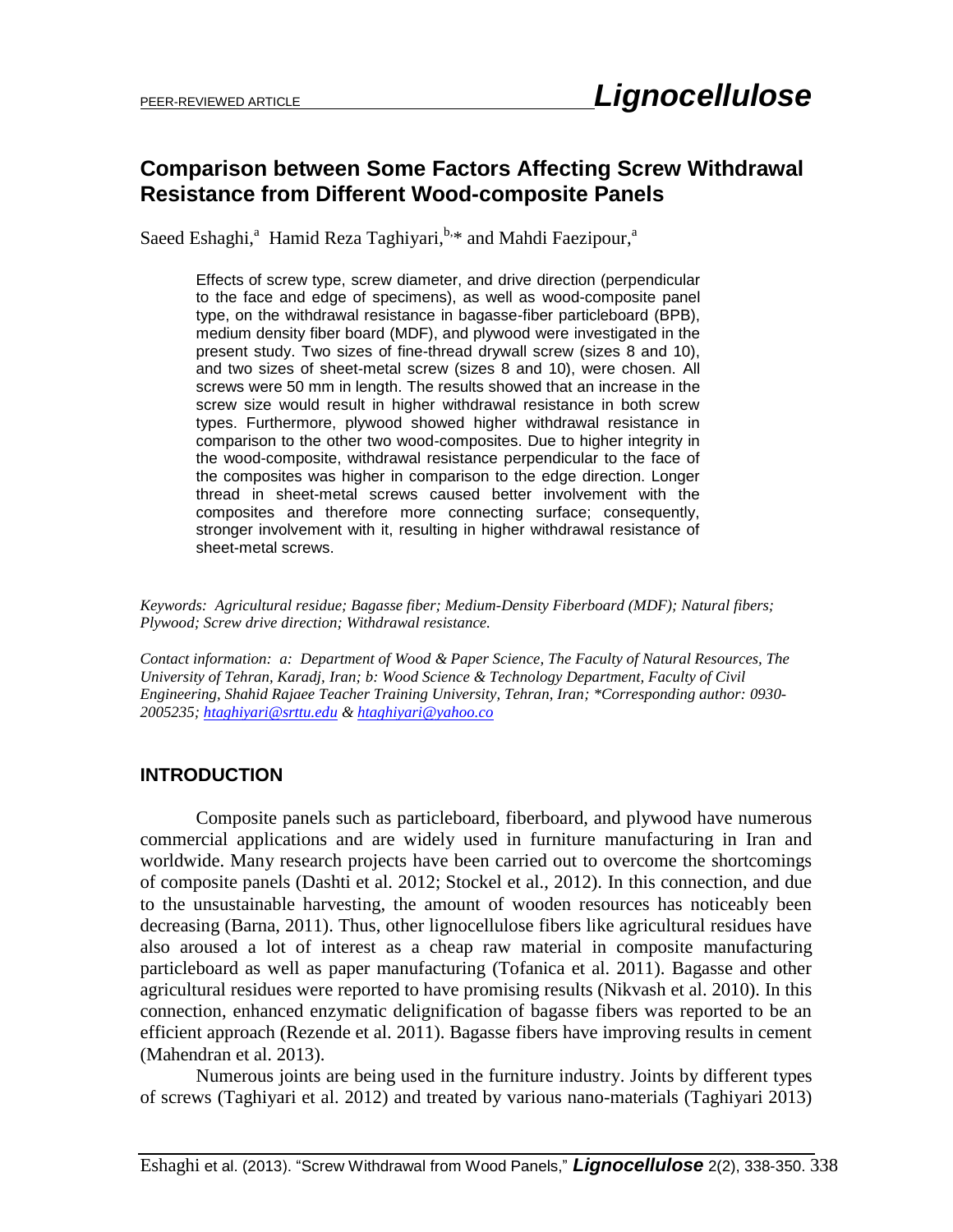are now becoming common in this industry. Eckelman (2003) stated that joints in every structure are the weakest part of it. Based on a theory termed "weakest link" by Weibull, the failure of a specimen will occur when the stress in the specimen is the same as the stress that would cause the failure of the weakest element of volume if tested independently (Eckelman 2003); it would therefore be quite necessary to evaluate the strength of joints in furniture. Some studies (Eckelman 2003; Taghiyari et al. 2012) were conducted on screwed joints in MDF, particleboard, plywood and OSB panels, and heattreated solid woods, with most of them focusing on screw withdrawal resistance. These studies have revealed that screw withdrawal resistance depended on diameter of screw, corresponding lead hole and the penetration depth of the screw. Haftkhani et al. (2011) investigated the effect of geometrical size and various screw types on the withdrawal resistance of industrial WPC used in furniture industry. Their results indicated that screw withdrawal resistance increased with increase in screw's diameter, penetration depth, and loading rate. Nail withdrawal resistance in particleboard and MDF was almost similar to the manufactured WPC boards (particularly the WPC boards with 70% filler). Eckelman (2003) showed that screw withdrawal resistance in perpendicular direction to the face in comparison to its edge was 75% higher; they concluded that screw withdrawal resistance was influenced by the board density, internal bonding, screw diameter and penetration depth. Results revealed that screw withdrawal resistance was not influenced by percentage of wood flour.

Different types of screws are currently used frequently in furniture-manufacturing industry in Iran, and the lateral resistance to various composite panels was studied and compared (Eshaghi et al. 2013). Upon reviewing the above mentioned literature, one can see that many studies have so far been carried out on the effects of different factors affecting screw withdrawal resistance; however, little or no particular study reported comparison between different factors in one single study, reporting to what extent different variables affect the withdrawal resistance, so that the industry would be in a position to choose the best suited joint for a particular composite board. It was therefore decided to carry out a practical research project on the potential application of bagasse natural fibers and comparing common types and diameters of screws in commercial bagasse particleboard (BPB), medium-density fiberboard (MDF), and plywood.

## **EXPERIMENTAL**

#### **Screw Type and Size**

Two type of screws were used in this research including sheet metal screws with 4 and 5 mm in nominal diameter (sizes 8 and 10, with normal thread) and fine thread drywall screws with nominal diameters of 4 and 5 mm (sizes 8 and 10). Table 1 presents features of the screws in this research. All screws in this study were 50 mm in length.

| <b>Table 1.</b> Major specifications of screws |             |                     |                    |                  |             |  |  |
|------------------------------------------------|-------------|---------------------|--------------------|------------------|-------------|--|--|
| Screw type                                     | Screw gauge | Nominal<br>diameter | Actual<br>diameter | Root<br>diameter | Thread type |  |  |

|  |  | Table 1. Major specifications of screws |  |  |
|--|--|-----------------------------------------|--|--|
|--|--|-----------------------------------------|--|--|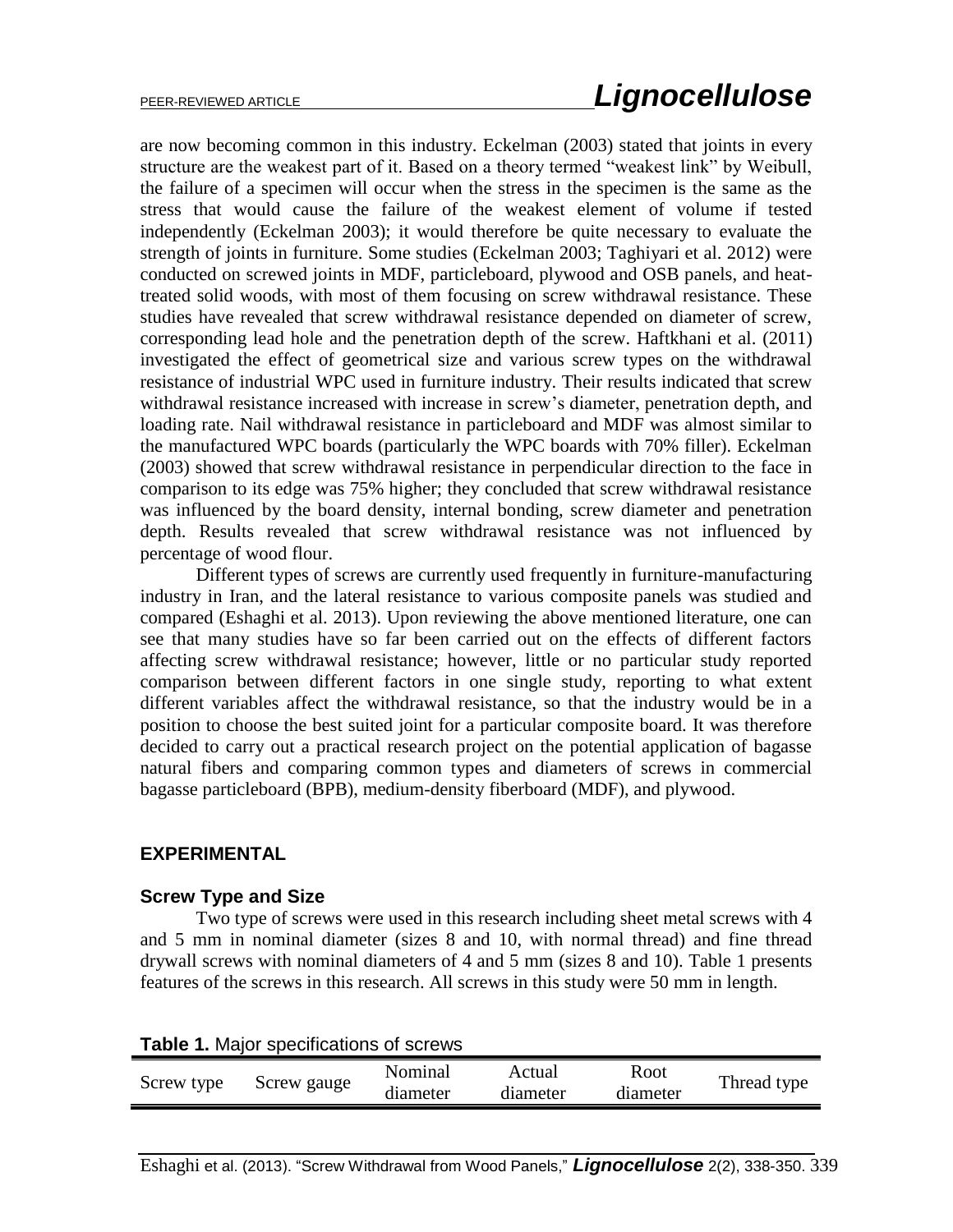|             |    | mm) | mm) | mm) |        |
|-------------|----|-----|-----|-----|--------|
| Drywall     | O  |     | 4.2 | 2.6 | fine   |
| Drywall     | 10 |     | 4.6 | 2.9 | fine   |
| Sheet metal |    |     | 4.2 |     | normal |
| Sheet metal | 10 |     | 4.8 | 3.3 | normal |

#### **Preparation of the Specimens**

In this research, commercial bagasse particleboard (BPB) was prepared from bagasse particleboards (BPB) from Debel Composite Manufacturing Co.; medium density fiberboard (MDF) was prepared from Sanaye Choobe Khazar Company in Iran (MDF Caspian Khazar); and commercial plywood was prepared from Neka-Wood Co. Nominal thickness of bagasse particleboard and MDF was 16 mm; and that of plywood was 19 mm. An11-layer plywood was produced from three hardwood species of beech (*Fagus Orientalis*), Hornbeam (*Carpinus Betulus*), and Alder (*Alnus Glutinosa*). The moisture content and density of panels were measured according to EN 322 (2007), EN 323 (2007); internal bond strength, modulus of rupture (MOR) and modulus of elasticity (MOE) of the panel were performed according to EN 319 (2007), EN 310 (2007) and thickness swelling and water absorption of the panels were measured according to EN 317 (2007). Major properties of the panels are listed in Table 2.

| <b>Table 2.</b> Major properties of the panels in this study |                               |                       |                               |                                 |             |                     |                     |  |
|--------------------------------------------------------------|-------------------------------|-----------------------|-------------------------------|---------------------------------|-------------|---------------------|---------------------|--|
| Panel<br>type                                                | Moisture<br>content<br>$(\%)$ | Density<br>$(g/cm^3)$ | Water<br>absorption<br>$(\%)$ | Thickness<br>swelling<br>$(\%)$ | ΙB<br>(MPa) | <b>MOE</b><br>(MPa) | <b>MOR</b><br>(MPa) |  |
| BPB <sup>1</sup>                                             | 6.24                          | 0.6                   | 76.88                         | 11.7                            | 0.66        | 3308                | 25.25               |  |
| MDF <sup>2</sup>                                             | 7.11                          | 0.7                   | 14.3                          | 6.42                            | 0.8         | 4432                | 36.13               |  |
| Plywood                                                      |                               | 0.7                   | 22.4                          | 6                               |             | 6800                | 66                  |  |

**Table 2.** Major properties of the panels in this study

The test specimens were prepared according to EN320 (2007) standard with the dimension of  $75 \times 75$  mm. The specimens were maintained in conditioning chamber under relative humidity of 65  $\pm$  1 % and the temperature of 20  $\pm$  2<sup>o</sup>C. Subsequently, the screws were driven on the face and the edge of the specimens. A schematic of the set-up specimens is depicted in Fig. 1.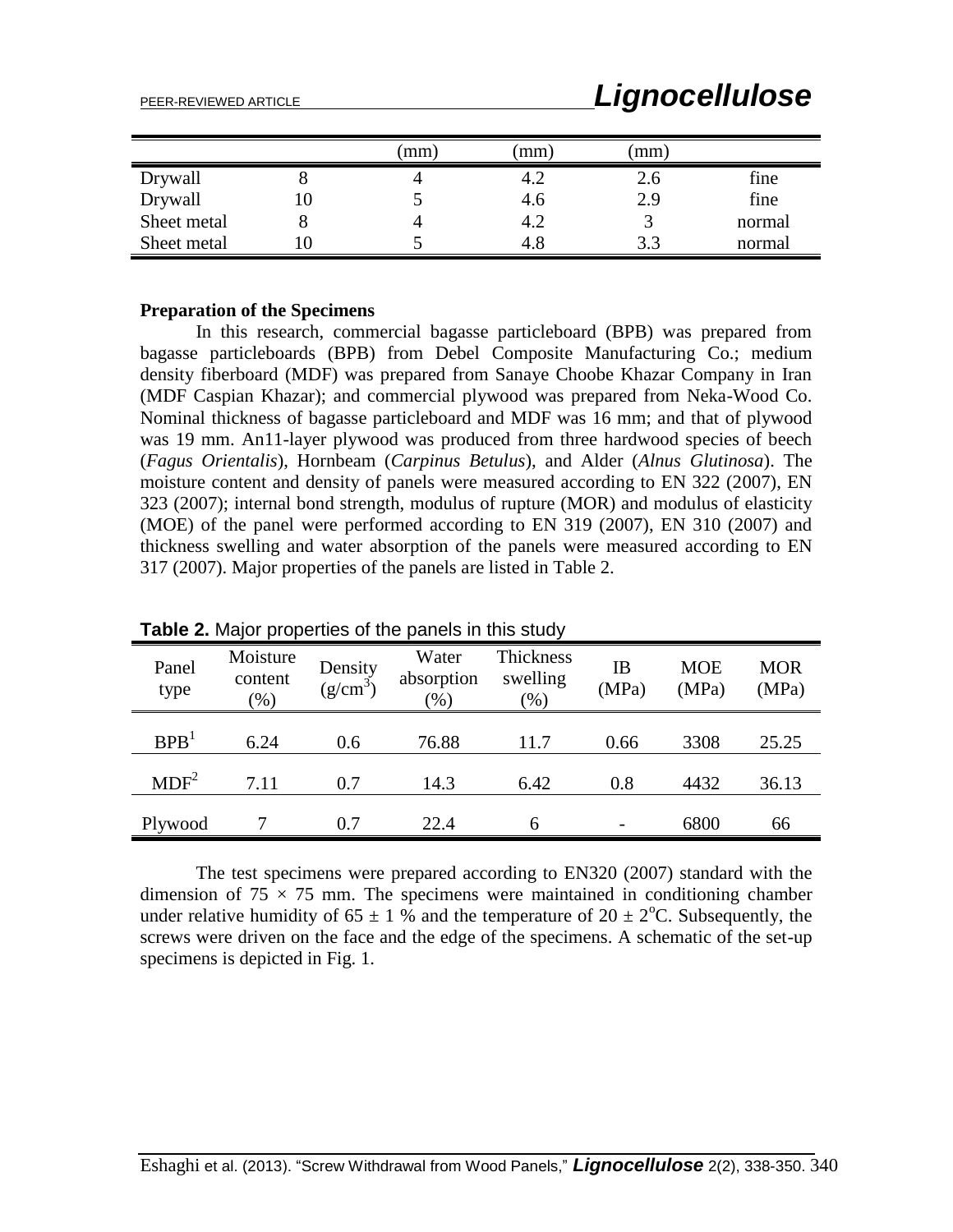

**Fig. 1.** Schematic drawing of the screw penetration directions of perpendicular to the edge and face of the composite specimens (Right: perpendicular to the face of specimen; and Left: perpendicular to the edge of specimen)

Loading rate was 2.5 mm/min. Constant factors in were board density, screw penetration depth, and board internal bonding; variable factors included panel type, screw type, and screw drive directions. Since penetration depth has a significant effect on withdrawal resistance (Eckelman 2003), the same penetration depth was used for edge and face for comparison between the withdrawal resistance values. Penetration depth for comparison between face and edge withdrawal resistance for various screws in plywood was 19 mm, and also 16 mm for BPB and MDF. Diameter of the pilot hole was 80-90% of the root diameter of each screw. Withdrawal resistance in perpendicular direction to the face (PF) and edge (PE) of the test specimens was measured by INSTRON testing machine (Model 4486). For each treatment, five replications were prepared and withdrawal resistance was calculated with Equation 1.

$$
W = \frac{P_{\text{max}}}{L}
$$
 (Equation 1)

Where W is screw withdrawal resistance (N/mm),  $P_{max}$  maximum load (N), and L penetration depth (mm).

#### **Statistical Analysis**

Statistical analysis was conducted using the SAS software program, version 9.2 (2010). One-way ANOVA was performed to discern significant differences at the 95% level of confidence. Groupings were carried out using Duncan's multiple range test. Hierarchical cluster analysis, including dendrogram and using Ward methods with squared Euclidean distance intervals, was carried out by SPSS/18 (2010). Cluster analysis was performed to determine similarities and dissimilarities between treatments based on more than one property simultaneously. The scaled indicator in each cluster analysis shows how much treatments are similar or different; lower scale numbers show more similarities while higher ones show dissimilarities.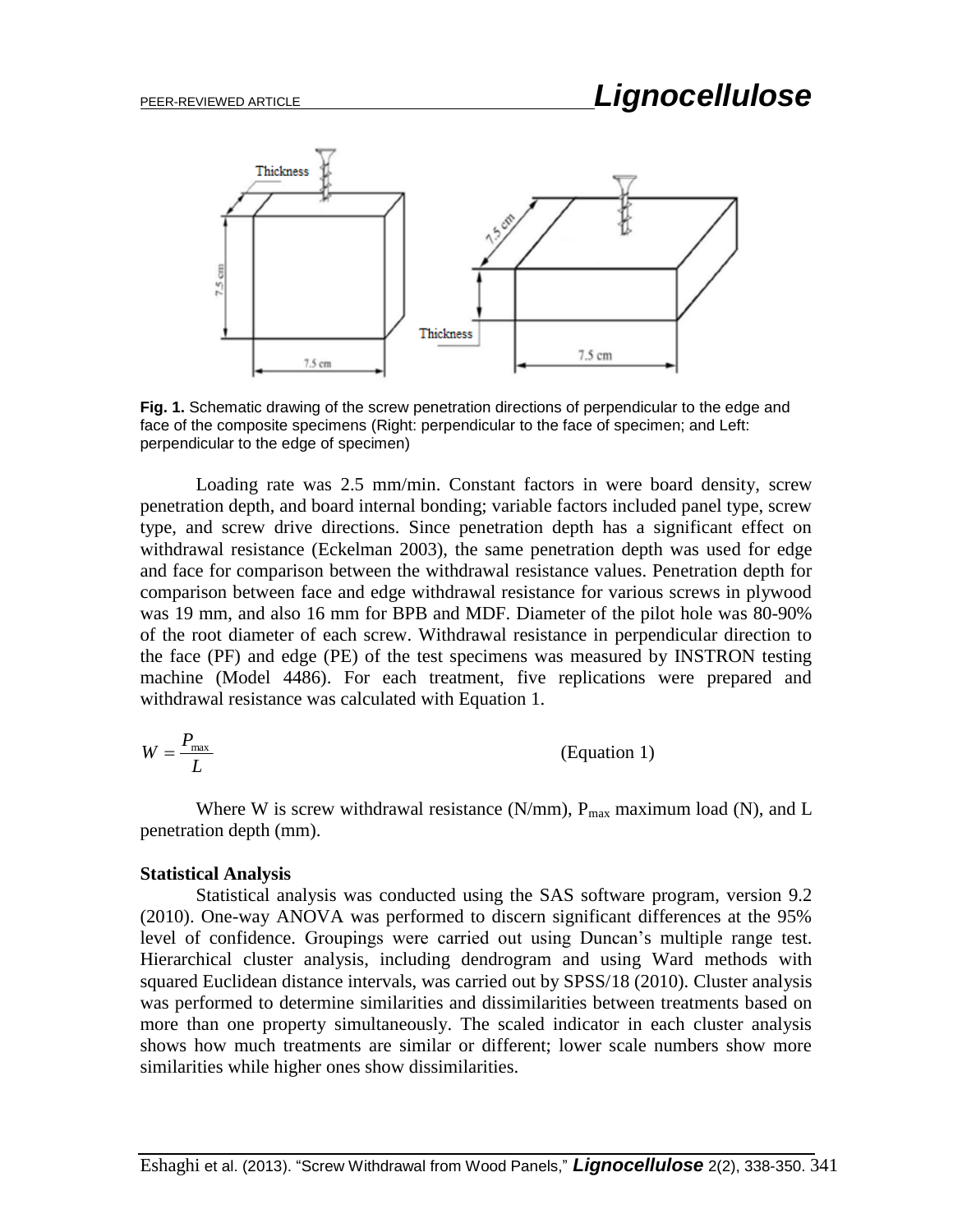#### **RESULTS AND DISCUSSION**

Results of withdrawal resistance measurement showed that the highest value was found in size 10 of sheet metal screw perpendicular to the face of plywood compositeboards (202.56 N/mm) while the lowest value was found in size 8 of sheet metal screw perpendicular to the edge of BPB composite-boards (57.89 N/mm) (Figures 2–4). Generally, withdrawal resistance values of plywood specimens were reported to be significantly higher than MDF and BPB; the reason was reported to be the orientation of wood grains in the composite structure (Eshaghi et al. 2013); that is, different layers were oriented at 90 degrees to each other, forming a hard network, and they were stuck together with resin, presenting a strong complex. In the other two composite boards (MDF and BPB), however, the small wood or bagasse particles did not have as much integrity as in plywood, resulting in weaker strengths. Sheet-metal screw with the smaller size  $(8)$  had higher withdrawal resistance perpendicular to the edge  $(193.2 \text{ N/mm})$  than that perpendicular to the face (179.5 N/mm) in plywood specimens (Fig. 4). The reason was to the lower integrity of layers in plywood in this direction; that is, the threads of the screw had a tendency to break the adhesive line when they were screwed in the perpendicular direction to the edge rather than being penetrated deep into the structure of the woody material, resulting in lower involvement and less contact surface between the screw-thread and woody layers. When the size of sheet-metal screw was made bigger (size 10), the withdrawal resistance perpendicular to the face of the plywood specimens were significantly higher (202.6 N/mm) in comparison to that perpendicular to the edge (178.2 N/mm) because more fibers where involved in the process of pulling back the screw.



## Withdrawal resistance in MDF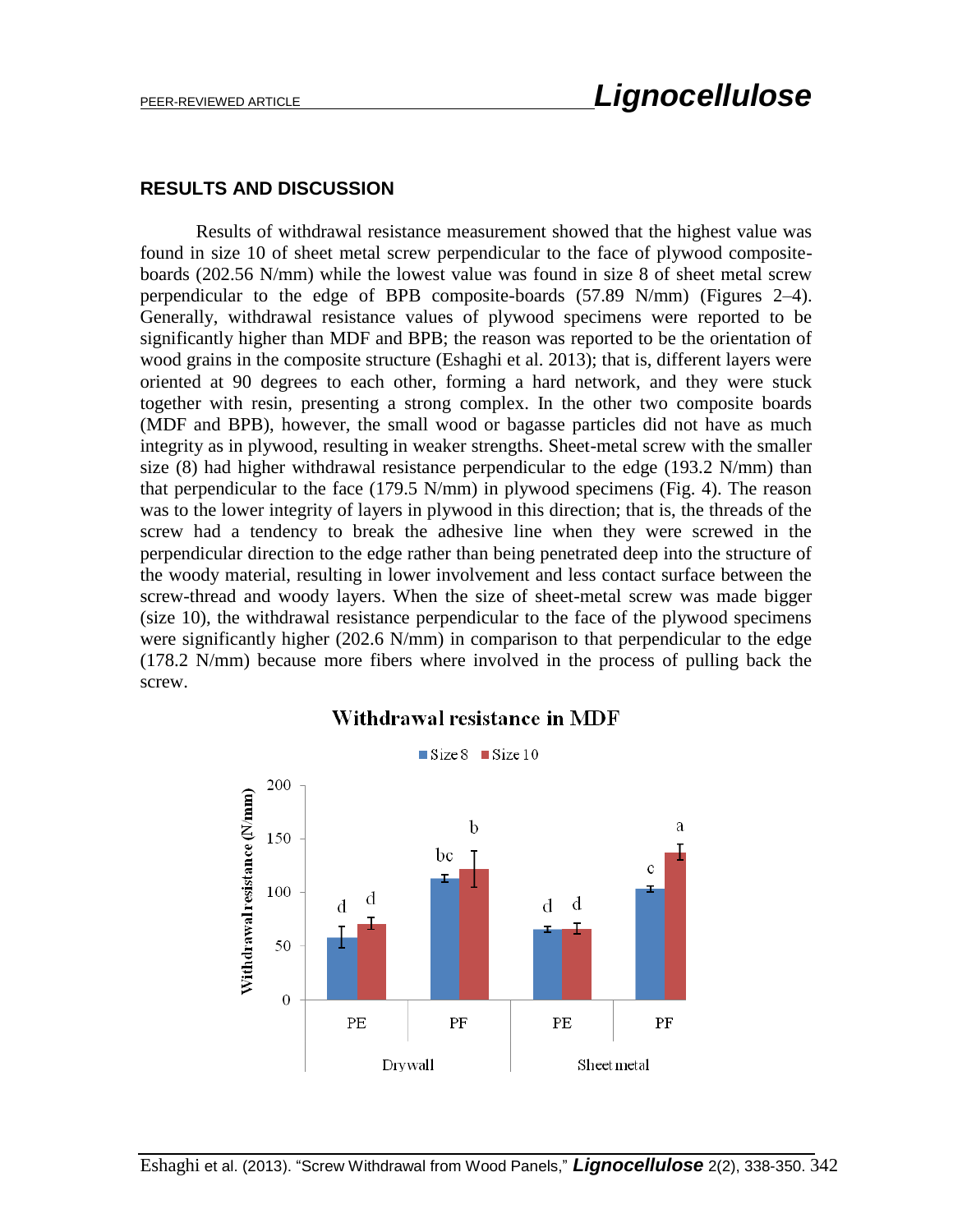**Fig. 2.** Corresponding effect of screw type, screw size, and screw direction on the withdrawal resistance in medium-density fiberboard (MDF) (N/mm)



## Withdrawal resistance in BPB

**Fig. 3.** Corresponding effect of screw type, screw size, and screw direction on the withdrawal resistance in bagasse particleboards (BPB) (N/mm)



## Withdrawal resistance in Plywood

**Fig. 4.** Corresponding effect of screw type, screw size, and screw direction on the withdrawal resistance in plywood (N/mm)

#### **Effect of Screw Type on Withdrawal Resistance**

Eshaghi et al. (2013). "Screw Withdrawal from Wood Panels," *Lignocellulose* 2(2), 338-350. 343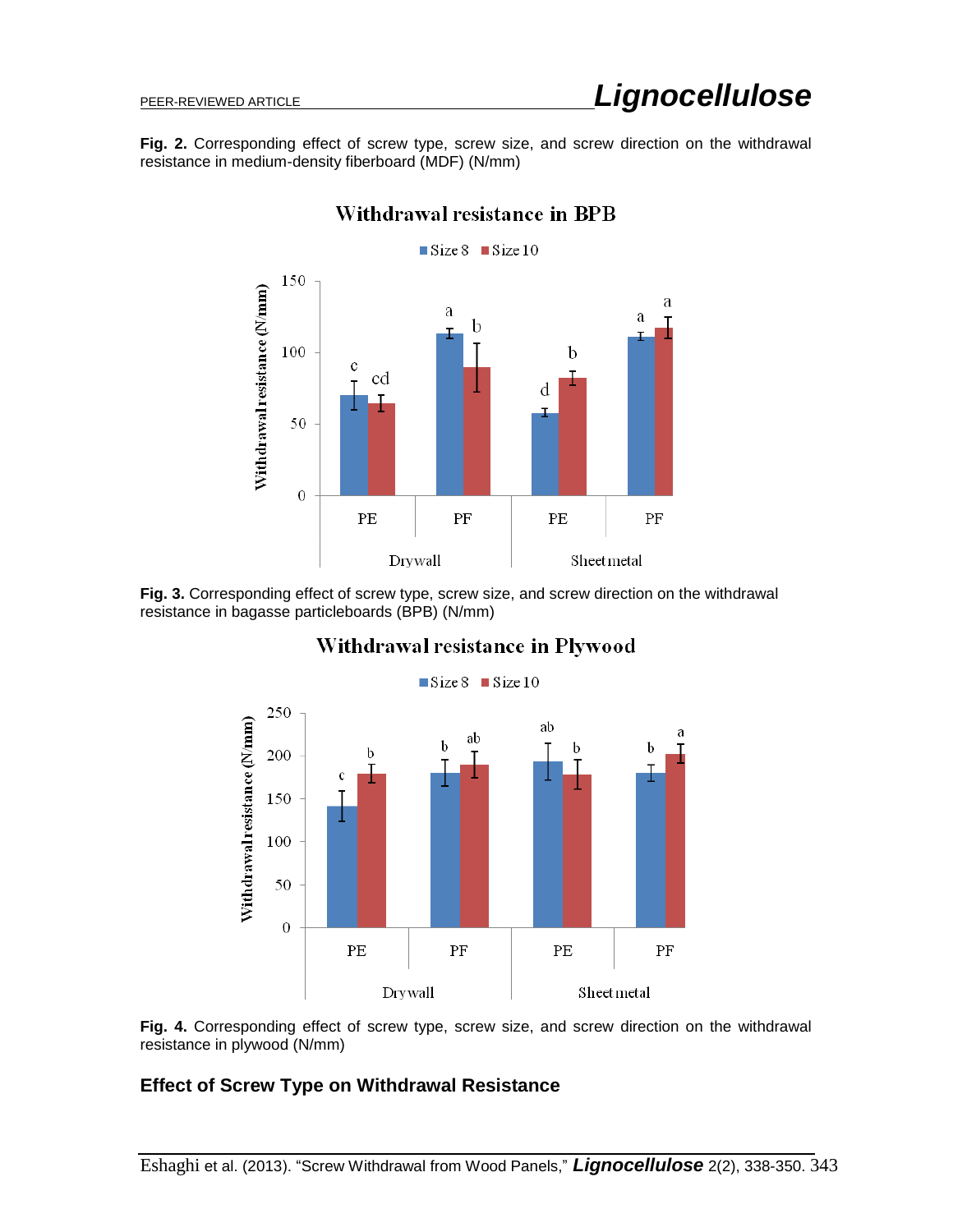Figure 5 shows the effect of screw type and the corresponding effect of the panel and screw type on withdrawal resistance, respectively. The highest withdrawal was observed in plywood with sheet metal screw (188.38 N/mm) and the lowest in BPB joint with drywall screw (84.36 N/mm) (Fig. 5). Sheet metal screw resulted in a slight increase (7.3%) in withdrawal resistance in comparison to drywall screw; this increase can be attributed to the greater root diameter of drywall screw, resulting in better involvement of screw thread with the composite board.





#### **Effect of Screw Diameter on Withdrawal Resistance**

Figure 6 illustrates the effect of screw diameter and the corresponding effect of screw diameter and panel type on screw diameter on withdrawal resistance. The greatest withdrawal resistance (187.38 N/mm) was found in plywood panels with screw size 5 while the lowest value was found in MDF panels with screw diameter of 4 mm (size 8) (85.27 N/mm). Increase in screw diameter resulted in an increase (8.1%) in the withdrawal resistance. This was attributed to the more connecting surface between the screw and panel, resulting in higher withdrawal resistance.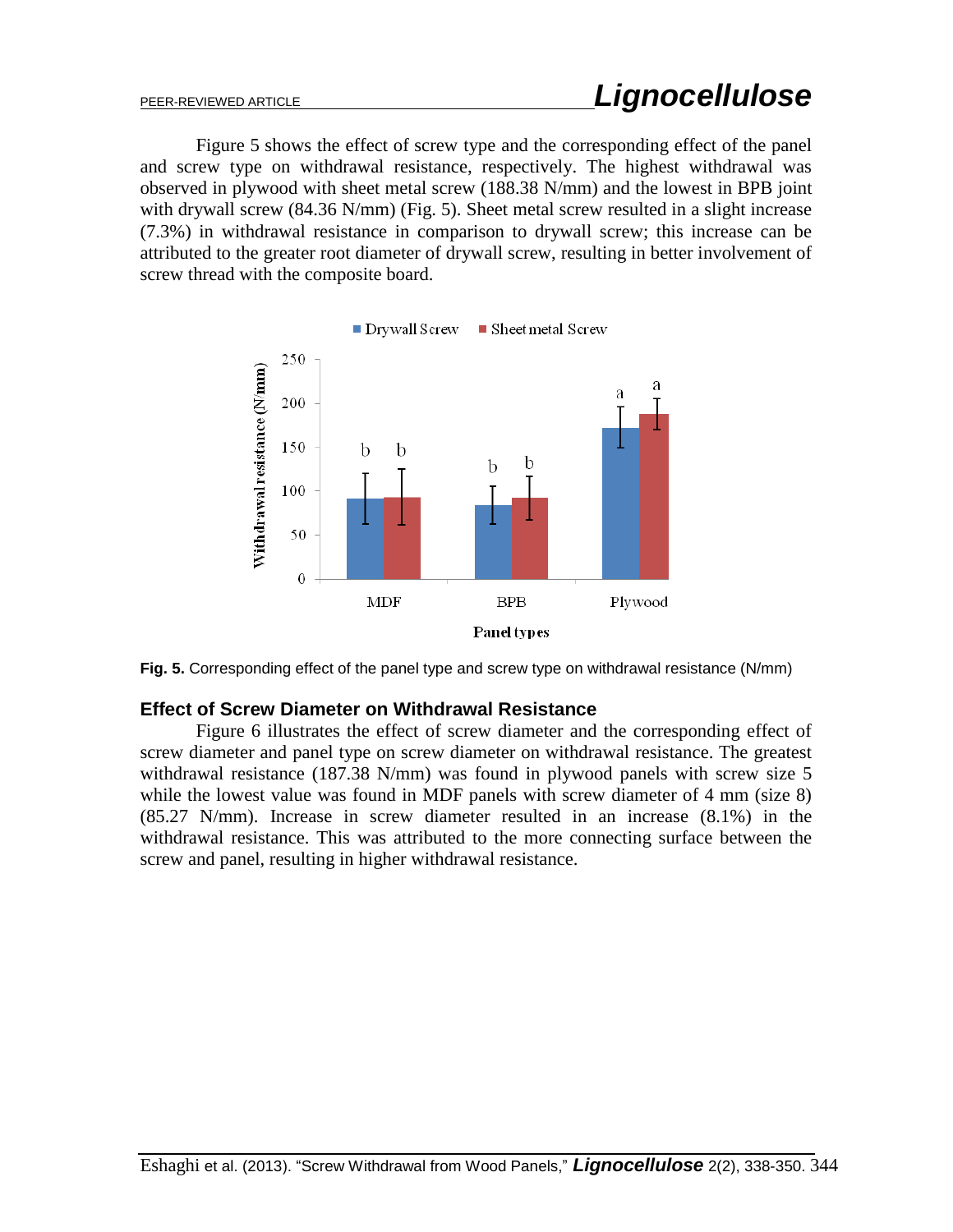

**Fig. 6.** Corresponding effect of panel type and screw diameter on withdrawal resistance (N/mm)

#### **Effect of Screw drive direction on withdrawal resistance**

Figure 7 represents the effect of screw drive direction and the corresponding effect of panel type and screw drive direction on withdrawal resistance. The greatest withdrawal resistance values perpendicular to the both edge and face were found in plywood panels (172.97 and 187.95 N/mm for PE and PF, respectively). The lowest withdrawal resistance perpendicular to the edge was found in MDF (65.53 N/mm), and that perpendicular to the face was found in BPB (107.79 N/mm).

Withdrawal resistance in perpendicular direction to the face of specimens (PF) was 35% greater than that perpendicular to the edge of specimens (PE). However, different panel types showed quite different trends (Fig. 7). Eckelman (2003) reported that higher withdrawal resistance in the face direction in comparison to the edge direction, but at different levels of difference according to the panel type. It may therefore be concluded that panel type affects the difference between the two withdrawal directions of perpendicular to the edge and face significantly. In plywood, for instance, screw passed through various layers, each layer contributing to the overall higher withdrawal resistance, resulting in the highest value. However, screws penetrated in edge direction tended to partially break the resin between the layers, making the screw joint weaker; furthermore, in plywood manufacturing factories, usually low quality layers are placed in the middle layers where screws in the edge direction are penetrated; thus, lower withdrawal resistance values could have been expected.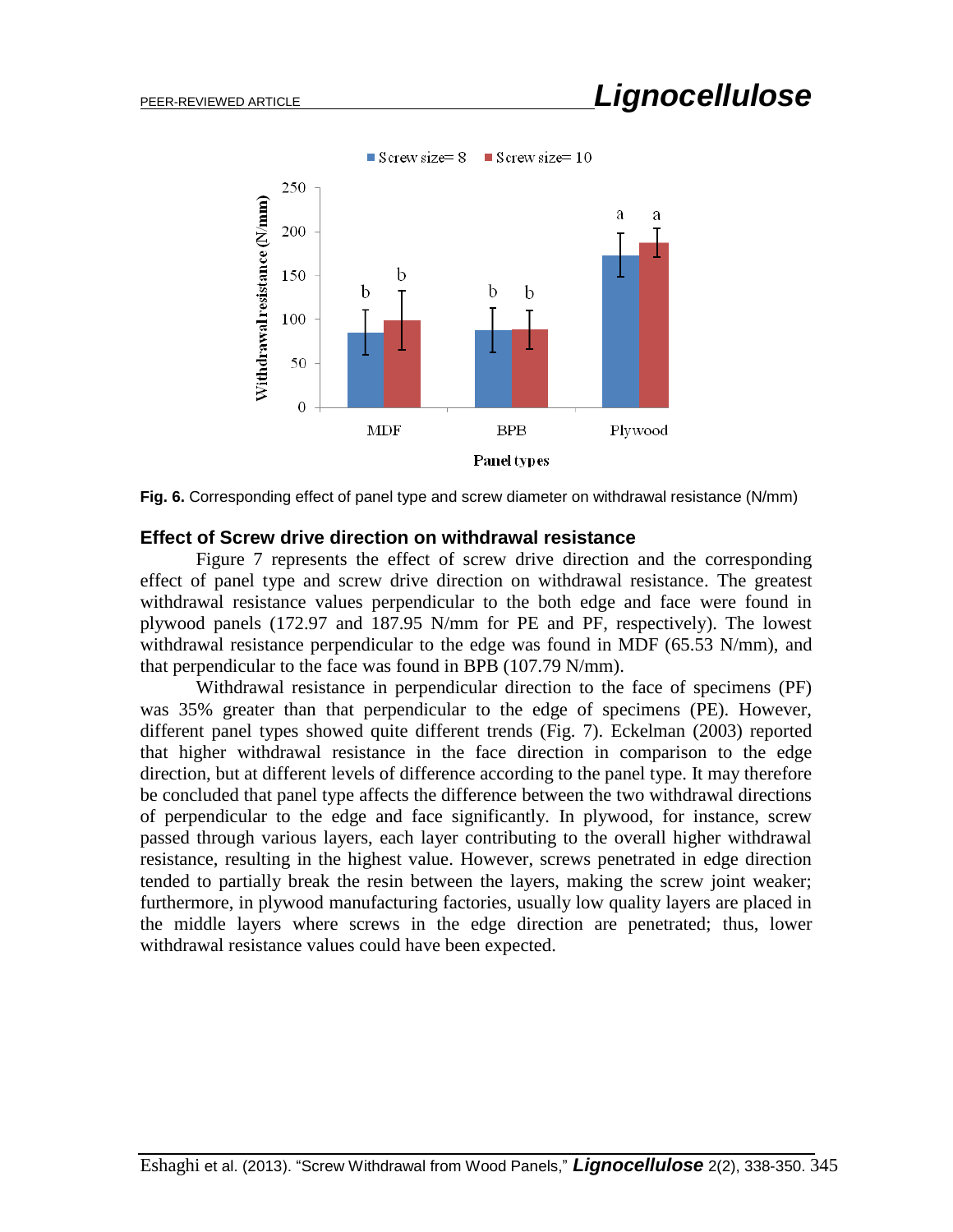

**Fig. 7.** Corresponding effect of the screw drive direction and panel type on the withdrawal resistance (N/mm)

#### **Effect of Panel Type on Withdrawal Resistance**

Fig. 8 shows the independent effect of panel type on withdrawal resistance. The greatest withdrawal resistance was found in the plywood and the lowest one was found in the BPB. The withdrawal resistance in plywood was 100 and 95 percent more than BPB and MDF, respectively; withdrawal resistance in MDF was 5 percent greater than that of BPB. The reason can firstly be attributed to the higher thickness; however, higher consistency and integrity of the woody layers used in the structure of plywood was more effective in increasing the withdrawal resistance. Comparing MDF and BPB, a slight higher withdrawal resistance was observed in MDF, although in most cases not significant (Figures  $7 \& 8$ ). This showed that high integrity between MDF fibers overcame the self-bonding mechanism between bagasse composite-boards (Mobarak et al. 1982).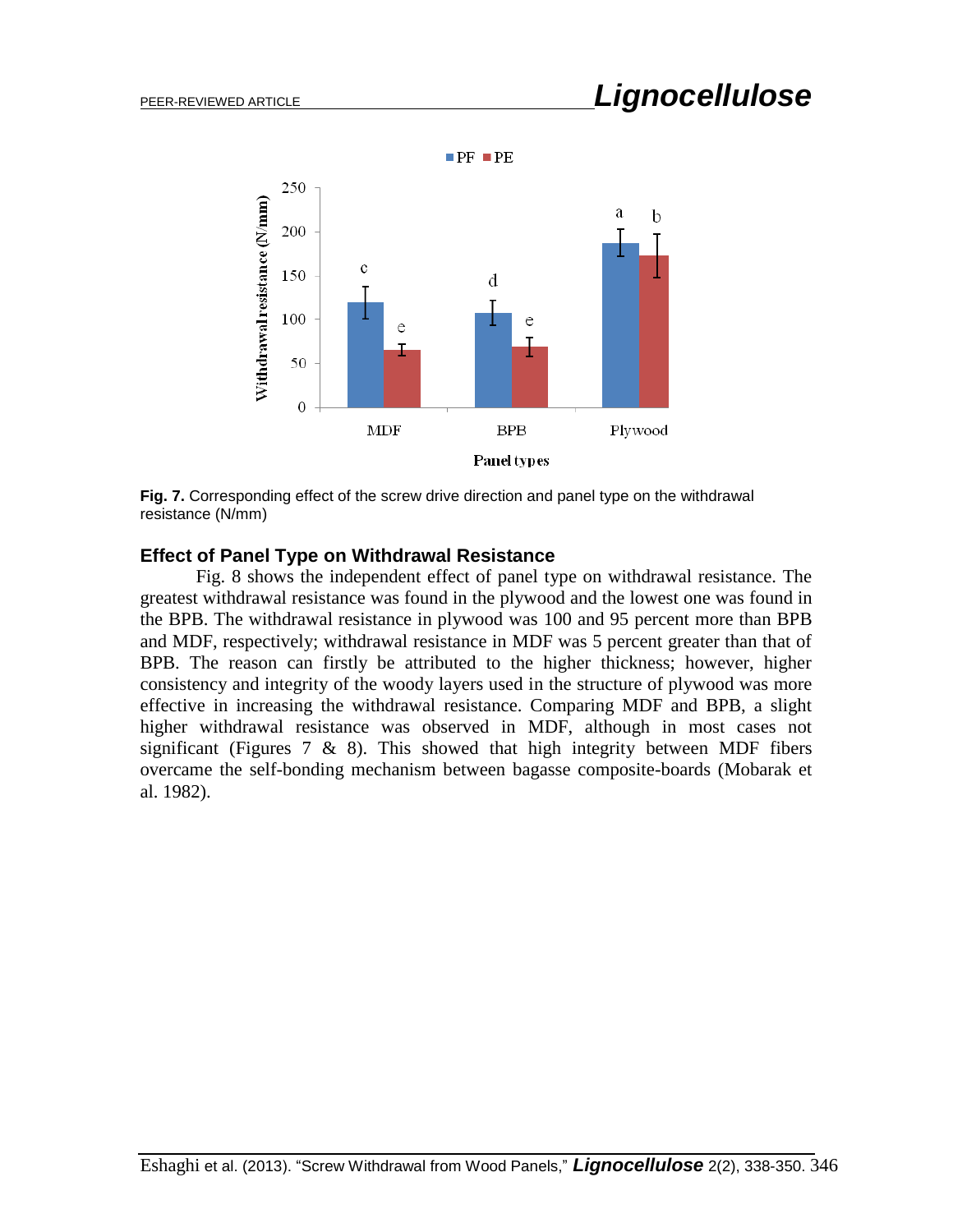

**Fig. 8.** Effect of panel type on withdrawal resistance (N/mm)

Cluster analysis of the three types of boards based on all physical and mechanical properties, with the exception of IB because IB was not carried out for plywood, showed that BPB was clustered quite differently from the other two board types. However, cluster analysis of the board types based on the withdrawal resistance of different screw types and diameters showed a significant difference between plywood and the other two types (MDF and BPB) (Fig. 9). This can imply that from the physical-mechanical point of view, MDF and plywood are more similar to each other; but from screw withdrawal resistance point of view, MDF tended to be more similar to BPB rather than plywood. It can therefore be concluded that if the physical-mechanical properties would be of vital importance of the furniture to be produced, MDF can offer almost the same strengths as in plywood. However, if different parts of the furniture are to be connected together by screw joints, plywood would offer significantly higher strength.

| Dendrogram using Ward Method, Rescaled Distance Cluster Combine |     |   |    |    |    |    |
|-----------------------------------------------------------------|-----|---|----|----|----|----|
| C A S E<br>Label                                                | Num | 5 | 10 | 15 | 20 | 25 |
| <b>BPB</b><br>MDF<br>Plywood                                    |     |   |    |    |    |    |

**Fig. 9.** Cluster analysis based on withdrawal resistance values of different screw types and diameters

Cluster analysis of different screw types and diameters, as well as drive direction, clearly showed that clustering was significantly influenced by drive direction; that is, all treatments with drive direction perpendicular to the face were significantly clustered differently from those perpendicular to the face (Fig. 10). The next source of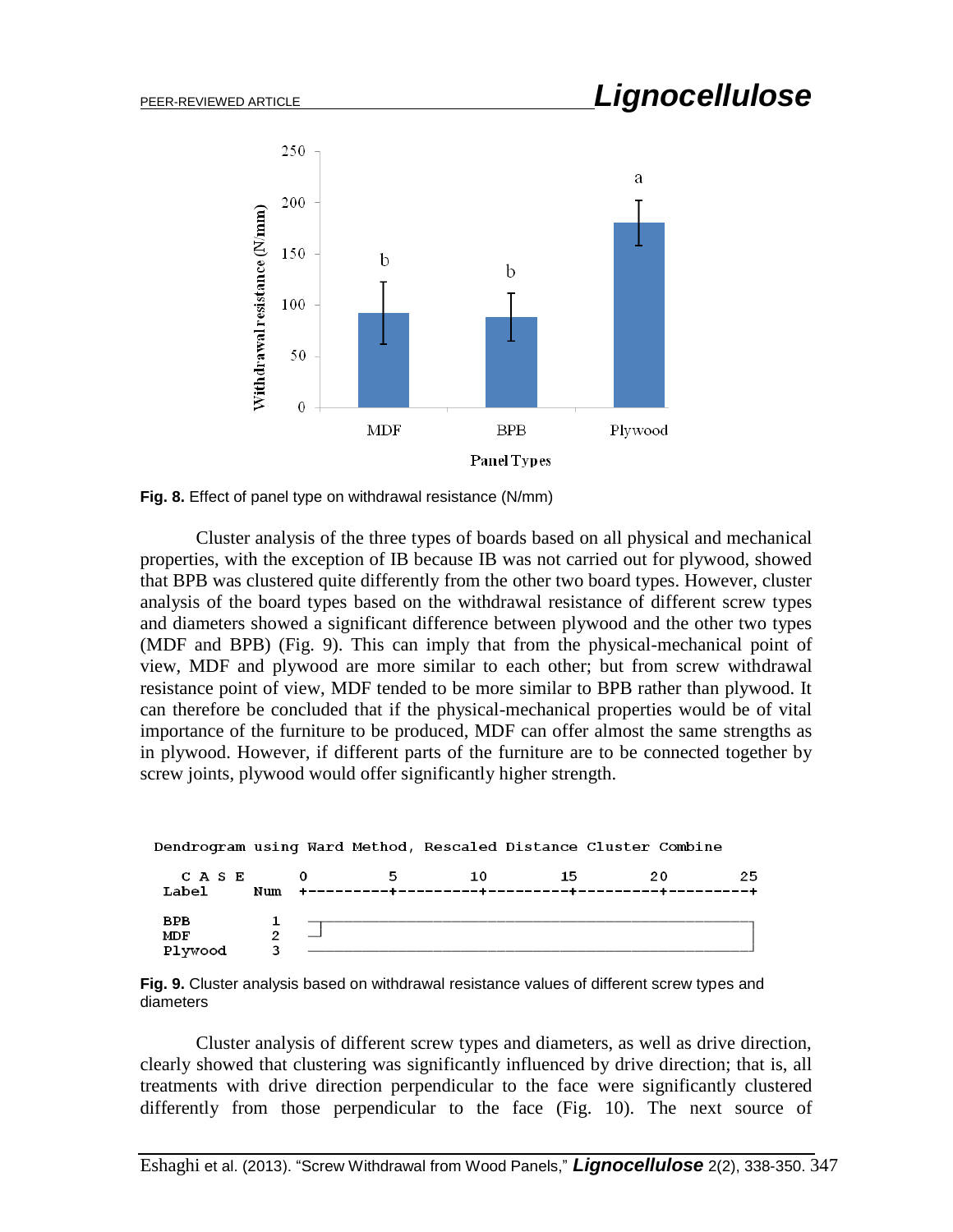differentiation was screw diameter; screws of the same diameter were closely clustered, regardless of the screw type. It may be concluded that at the first stage, drive direction should be taken into consideration for designing a strong joint; and at the next stage, the size of the screw would have a significant impact on the final withdrawal resistance.

#### Dendrogram using Ward Method, Rescaled Distance Cluster Combine



**Fig. 10.** Cluster analysis based on withdrawal resistance values of different screw types and diameters

As to the self-bonding property (Mobarak et al. 1982) of bagasse fibers as well as the ultra-structural mapping by oxalic acid fiber expansion (OAFEX) (Chandel et al. 2013), further study on binderless bagasse composite-boards using ultra-structural mapping and new techniques of enzymatic delignification would possibly have promising results.

## **CONCLUSIONS**

- 1- Independent effects of panel type, screw type, screw diameter, and screw drive direction on screw withdrawal resistance were significantly different with each other at the 95% level of confidence.
- 2- Screw withdrawal resistance in plywood was the highest; this was primarily attributed to the better integrity of the woody layers and also partially to the higher thickness of the plywood panels.
- 3- Increase in the screw diameter significantly increased the withdrawal resistance due to the better involvement of screw with composite-board and more connecting surface between the screw threads and the composite material.
- 4- The greatest withdrawal resistance was found in sheet metal screw.
- 5- By the right selection of panel type and screw diameter, the withdrawal resistance can be increased significantly. The plywood with 5-mm sheet-metal screw had the highest withdrawal resistance in perpendicular direction to the face and edge of specimens. Joints made of plywood with sheet metal screw and 5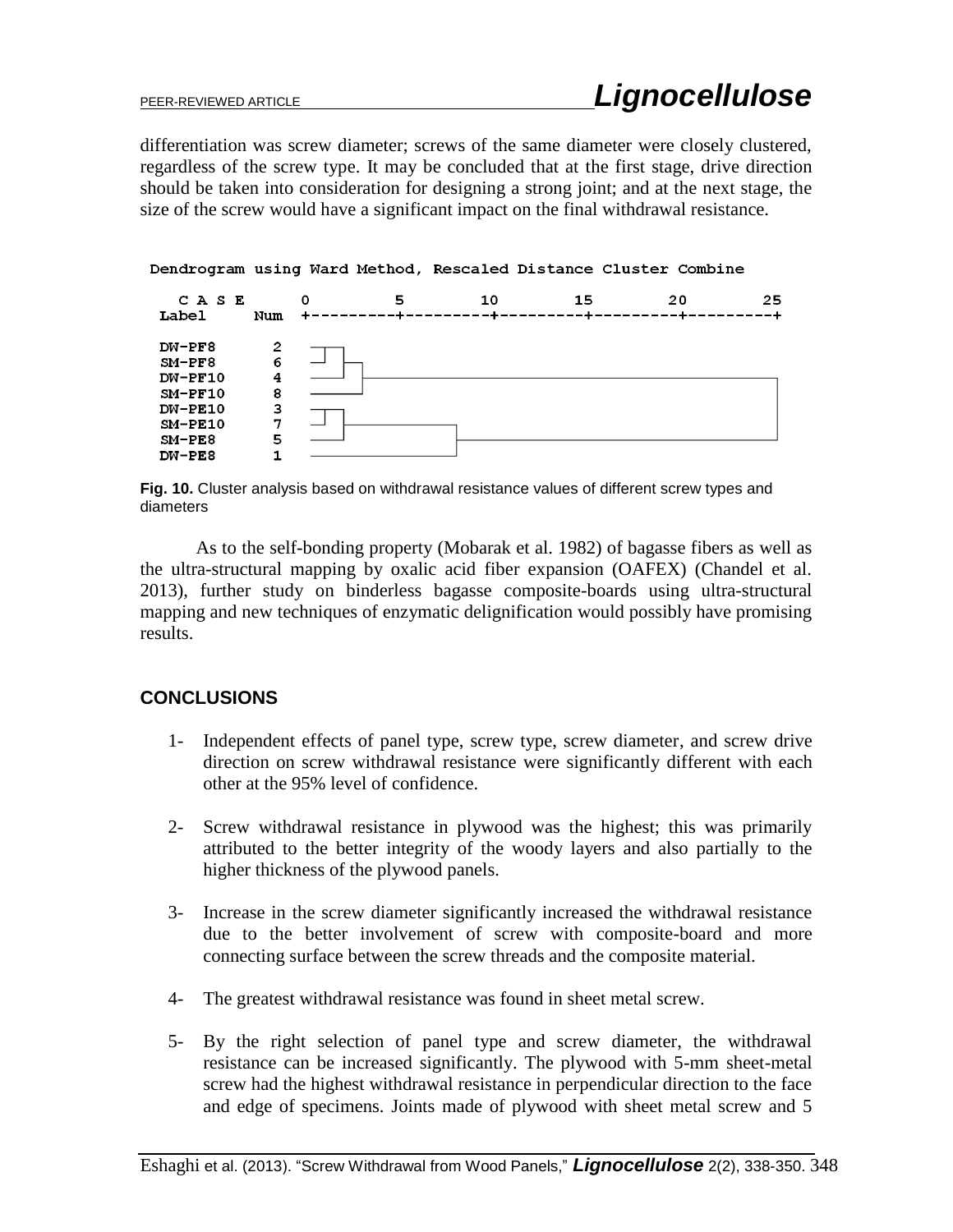mm diameter (size 10) can be recommended in the furniture industry to achieve the highest strength.

## **ACKNOWLEDGMENT**

The authors are grateful to Mr. Majid Ghazizadeh, the internal sales manager of Pars Chemical Industries Company, for the procurement of the resin for the present study.

## **REFERENCES CITED**

- Barna M (2011) Natural regeneration of *Fagus sylvatica* L.: A Review. *Austrian Journal of Forest Science*, Vol. 128, No. 2, pp 71 – 91, ISSN 03795292.
- Chandel AK, Antunes FFA, Anjos V, Bell MJV, Rodrigues LN, Singh OV, Rosa CA, Pagnocca FC, and da Silva SS (2013) Ultra-structural mapping of sugarcane bagasse after oxalic acid fiber expansion (OAFEX) and ethanol production by *Candida shehatae* and *Saccharomyces cerevisiae*. Biotechnology for Biofuels 6(1): 4.
- Dashti H, Salehpur Sh, Taghiyari HR, Akbarifar F, and Heshmati S (2012) The effect of nanoclay on the mass transfer properties of plywood. *Digest Journal of Nanomaterials and Biostructures*, 7(3): 853 – 860.
- Eckelman CA, (2003) Textbook of product engineering and strength design of furniture. West Lafayette (IN): Purdue University Press.
- EN 310, (2007) Standard Test Methods for Determination of modulus of elasticity in bending and bending strength, German version EN 310.
- EN 317, (2007) Standard Test Methods for determination of swelling in thickness after immersion, German version EN 317.
- EN 319, (2007) Standard Test Methods for Determination of tensile strength perpendicular to the plane of the board, German version EN 319.
- EN 320 2007-08, (2007) Fiberboards, determination of resistance to axial withdrawal of screws, German version EN 320.
- EN 322, (2007) wood–based panels; determination of moisture content, German version EN 322.
- EN 323, (2007) wood–based panels, determination of density, German version EN 323.
- Eshaghi S, Faezipour M, & Taghiyari HR (2013) Investigation on lateral resistance of joints made with drywall and sheet metal screws in bagasse particleboard and comparison with that of commercial MDF. *Maderas-Cienc Tecnol*, 15(2): 127 – 140; DOI 10.4067/S0718-221X2013000200001.
- Haftkhani RA, Ebrahimi GH, Tajvidi M, Layeghi M, (2011) Investigation on withdrawal resistance of various screws in face and edge of wood–plastic composite panel. *Mater design* 32:4100-4106.
- Mobarak F, Fahmy Y, Augustin H (1982) Binderless lignocellulose composite from bagasse and mechanism of self-bonding. Holzforschung 36(3): 131 – 135.